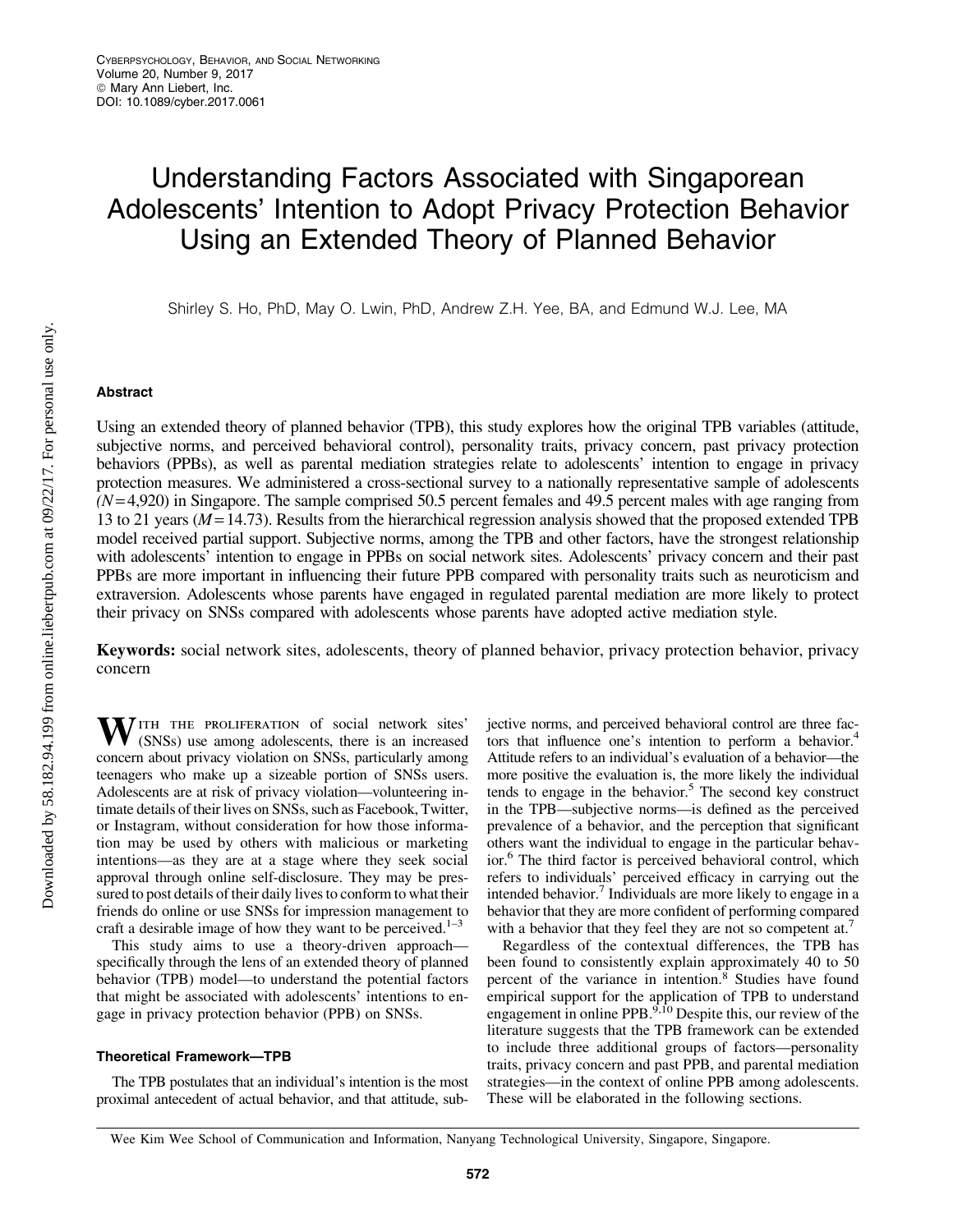#### Extending TPB: Personality Traits

First, we propose that the TPB framework could be extended with personality traits when understanding adolescents' intention to engage in SNSs PPB, as personality may reflect SNSs users' online activities and behaviors.<sup>11</sup> Scholars have identified that personality comprises five main traits—openness, conscientiousness, agreeableness, extraversion, and neuroticism—and that these traits are likely to be universal. $12,13$ 

With regard to SNSs PPB, *neuroticism* and *extraversion* appear to be most related to self-presentation and selfdisclosure motivations and behaviors.<sup>14</sup> Neuroticism refers to the emotional instability of an individual. Individuals with high neuroticism typically experience a myriad of negative feelings, such as depression, nervousness, and sensitivity to conflict and rejection, while those with low neuroticism are calmer, more relaxed, and handle stress better.<sup>14</sup> Extraversion refers to the *extroverted* qualities in an individual, characterized by traits such as assertiveness, an outgoing nature, and high levels of enthusiasm.

There are a number of reasons as to why neuroticism and extraversion might be more important in self-presentation and self-disclosure motivations. First, due to their low selfesteem, neurotic individuals tend to believe that SNSs can provide opportunities for them to get attention and support  $\frac{1}{2}$  in a way that they are less confident of offline.<sup>14,15</sup> The desire to connect might influence neurotic individuals to disregard SNSs PPB. However, there remains some ambiguity regarding the direction of the relationship, $^{11,14}$  hence, a research question has been put forth in this study regarding their relationship.

Second, extroverted individuals might be more comfortable sharing their lives online, leading to less concern for  $SNSs$  PPB.<sup>14</sup> Research has shown that individuals with high extraversion access SNSs more frequently, spend longer time using it, have more friends, and use SNSs to communicate with friends.<sup>14,16</sup> Hence, we have included them in the extended TPB predicting PPB, since PPB is closely related to selfpresentation and self-disclosure motivations and behaviors.

## Extending TPB: Privacy Concern and Past PPB

In addition to personality variables, we argue that it is also important to account for privacy concern as well as past PPB when examining adolescents' future intention to engage in privacy protection. Privacy concern is defined as the apprehension over how one's data will be used, and past research has shown that a positive relationship between the level of privacy concern and privacy measures exists individuals with higher concerns are more likely to curtail sharing of information online.<sup>17–19</sup> Moreover, as past media consumption patterns often reinforce and explain future media habits, adolescents who have had experiences in using privacy measures are more likely to do so in the future.<sup>20</sup>

#### Extending TPB: Parental Mediation Strategies

We propose that the TPB framework can be extended with parental mediation strategies—active and regulated mediation—when examining adolescents' intention to engage in PPB. Studies have highlighted the importance of the role of parents in understanding adolescents' SNSs usage.<sup>1,21</sup> Particularly, how parents engage their teenagers in media use are often the interest of communication scholars as such strategies can mitigate potential negative effects of media, $2^{2-24}$  especially online risks such as exploitation of information divulged by adolescents.<sup>2</sup>

Broadly, there are two main types of parental mediation strategies, known as active and regulated mediation.<sup>26</sup> Active parental mediation strategies involve parents engaging in bidirectional discussions with their child on why they should or should not engage in certain behaviors online.<sup>27</sup> On the other end of the spectrum is regulated mediation, which refers to parents setting limits and rules on adolescents' media usage, with significantly less explanation and reasons given.25 Although studies have found that active parental mediation is more effective than regulated mediation in safeguarding child's disclosure of online information,  $^{28}$ regulated mediation may also have an effect on adolescents' intention to engage in PPB, as it is still better than a case of no mediation.29

Based on our literature review, we postulate the following hypotheses and research questions (the conceptual framework of the extended TPB model is illustrated in Fig. 1):

H1: Attitude is positively associated with adolescents' intention to engage in PPB.

H2: Subjective norms are positively associated with adolescents' intention to engage in PPB.

H3: Perceived behavioral control is positively associated with adolescents' intention to engage in PPB.

RQ1: How will neuroticism be associated with adolescents' intention to engage in PPB?

H4: Extraversion is negatively associated with adolescents' intention to engage in PPB.

H5: Privacy concern is positively associated with adolescents' intention to engage in PPB.

H6: Past PPB is positively associated with adolescents' intention to engage in PPB.

H7: Active parental mediation is positively associated with adolescents' intention to engage in PPB.

H8: Regulated parental mediation is positively associated with adolescents' intention to engage in PPB.

#### Methods

We administered a paper-and-pencil survey to a nationally representative sample of adolescents aged 13 to 19 in Singapore, comprising a mix of secondary school (aged between 13 and 17) and junior college students (aged between 17 and 19). Multistage cluster sampling was used to recruit adolescents from secondary schools, while simple random sampling was used to recruit adolescents from junior colleges. The total sample size of our study was 4,920 students.

Our sample comprised 50.5 percent females  $(n=2,485)$ and 49.5 percent males  $(n=2,435)$  with age ranging from 13 to 21 years (median [Mdn] = 14,  $M = 14.73$ ).

The ethnic proportions of our sample were comparable with the statistics reported in the 2010 national census, in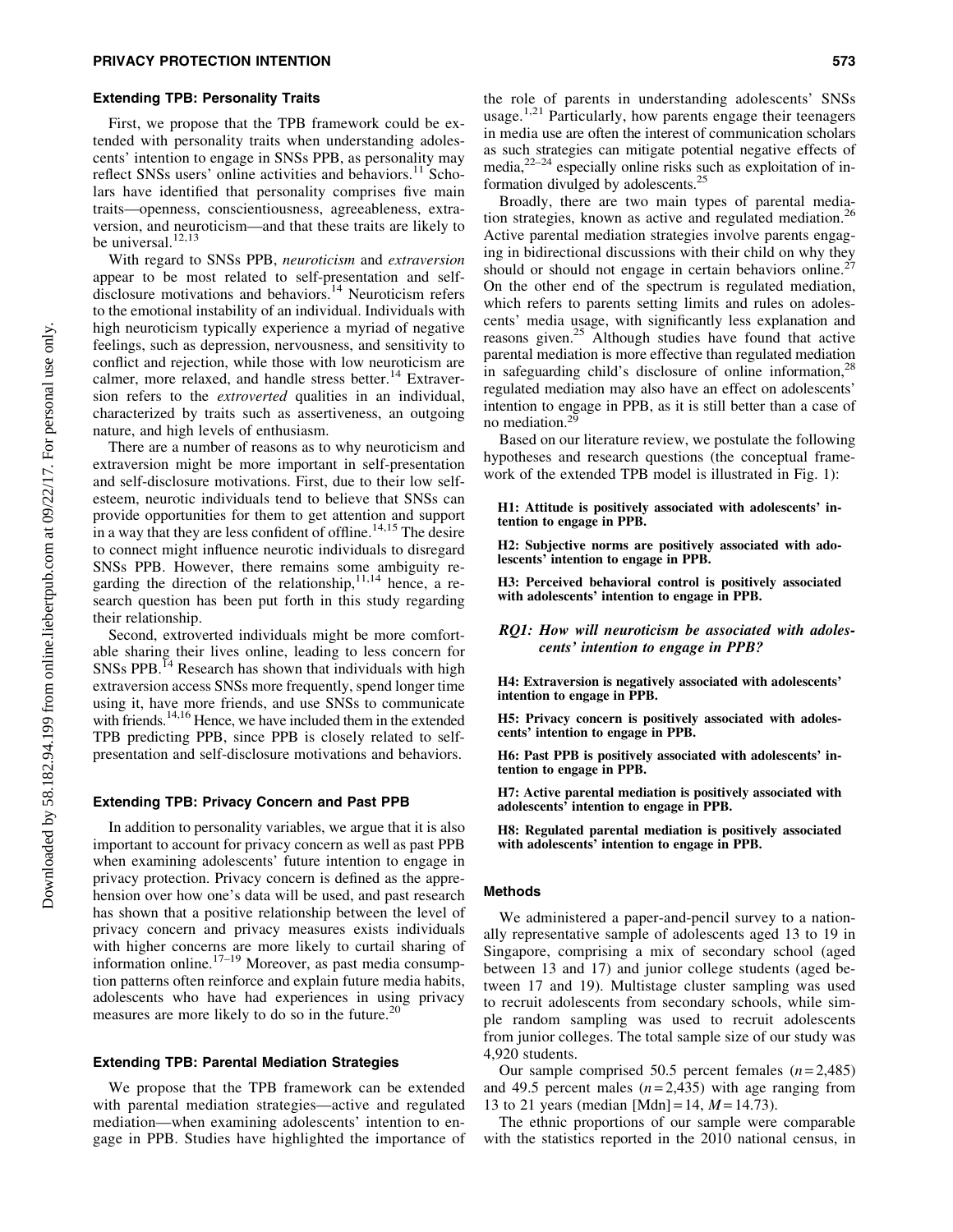FIG. 1. Conceptual framework for the extended TPB in the context of adolescent online PPB (*dotted lines* illustrate the additional variables proposed to extend the original TPB model). PPB, privacy protection behavior; TPB, theory of planned behavior.



which 80 percent were Chinese, 11.4 percent were Malay, 4.1 percent were Indian, and 4.4 percent were from the other ethnic groups.<sup>a</sup> Before conducting the survey, approval was obtained from both the university's Institutional Review Board (IRB-2014-04-39) and the Singapore's Ministry of Education [RQ127-14(07)], along with informed parental consent and child assent.

## Measures

Downloaded by 58.182.94.199 from online.liebertpub.com at 09/22/17. For personal use only.

Downloaded by 58.182.94.199 from online.liebertpub.com at 09/22/17. For personal use only

Demographics. Demographic variables were used as control variables, they included *age*, *gender*, *education* (ranging from  $1 =$  "Secondary 1" to  $7 =$  "Year 2 of Junior College"; Mdn = 4.00 or ''Secondary 4''), and *ethnic groups*.

TPB variables. Attitude, subjective norms, perceived behavioral control, and intention were adapted from previous studies,<sup>30</sup> and they were measured on a seven-point Likert scale ranging from 1 *(strongly disagree)* to 7 *(strongly agree).* Some examples of the items are as follows: (a) ''It is beneficial to engage in PPB on SNSs (attitude)''; (b) ''Most people who are important to me engage in PPB on SNSs (subjective norms)"; (c) "It is possible for me to engage in PPB on SNSs (perceived behavioral control)''; and (d) ''I intend to engage in PPB on SNSs in the next month (intention).'' The five items for *attitude* ( $M = 5.09$ ,  $SD = 1.22$ , Cronbach's  $\alpha = 0.82$ ), six items for *subjective norms*  $(M=4.74, SD=1.35, Cron$ bach's  $\alpha$  = 0.93), four items for perceived behavioral control  $(M=5.23, SD=1.44, Cronbach's  $\alpha=0.94$ ), and three items$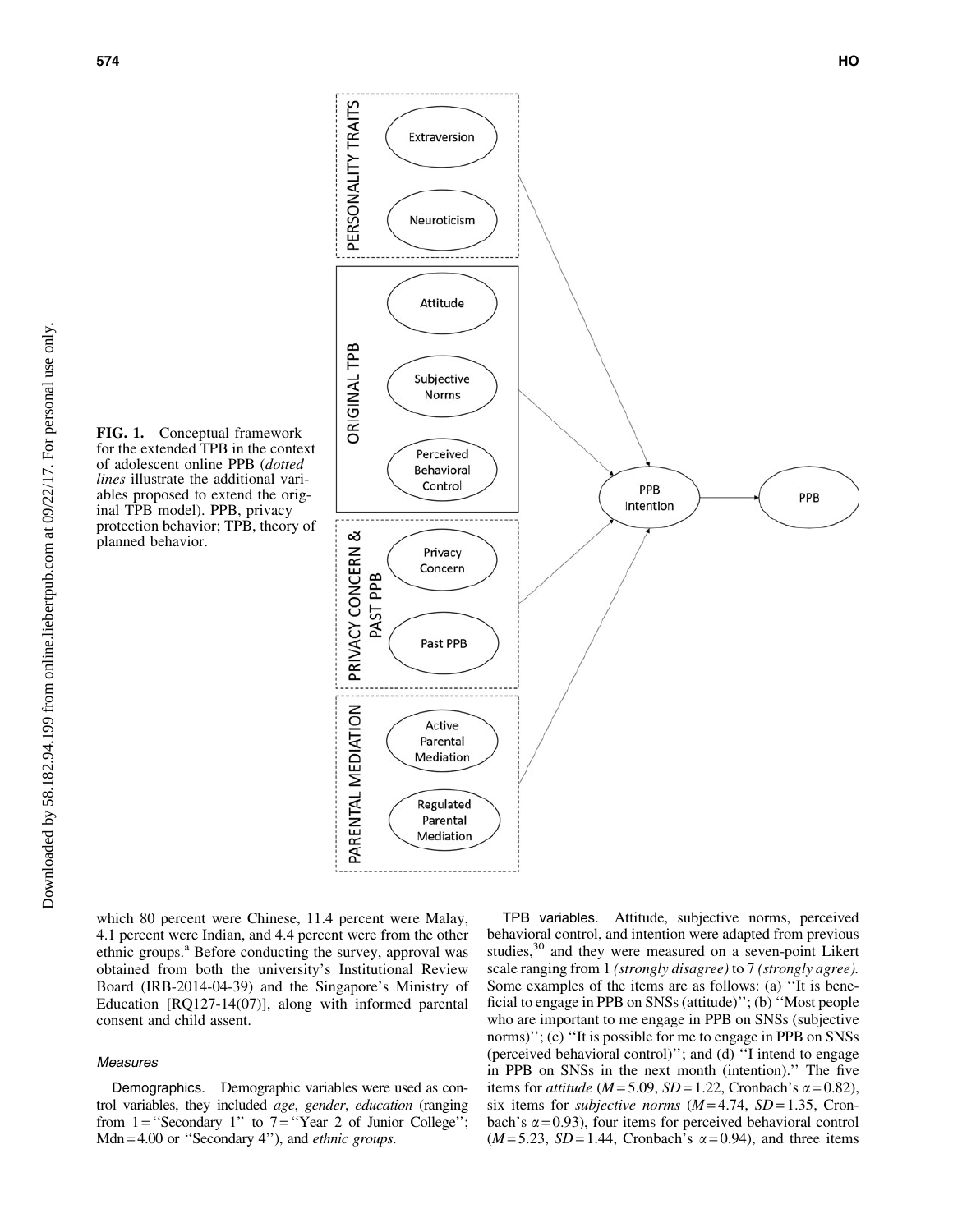|                                                                                                                                                                                                                                                                                                                                                                                                                                                                               | M    | <b>SD</b>   | α    |
|-------------------------------------------------------------------------------------------------------------------------------------------------------------------------------------------------------------------------------------------------------------------------------------------------------------------------------------------------------------------------------------------------------------------------------------------------------------------------------|------|-------------|------|
| Attitude toward PPB<br>How much do you agree with the following statements?<br>$(1 =$ Strongly Disagree, $7 =$ Strongly Agree)<br>1. It is good to engage in PPB on SNSs<br>2. It is valuable to engage in PPB on SNSs<br>3. It is enjoyable to engage in PPB on SNSs                                                                                                                                                                                                         | 5.09 | 1.22        | 0.82 |
| Subjective norms toward PPB<br>How much do you agree with the following statements?<br>$(1 =$ Strongly Disagree, $7 =$ Strongly Agree)<br>1. Most people who are important to me check SNSs regularly<br>2. Many people like me engage in PPB on<br>SNSs                                                                                                                                                                                                                      | 4.74 | 1.35        | 0.93 |
| 3. The people whose opinions I value engage in PPB on SNSs<br>4. Most people who are important to me think that I should engage in PPB on SNSs<br>5. It is expected of me that I engage in PPB on SNSs<br>Perceived behavioral control toward PPB                                                                                                                                                                                                                             |      |             |      |
| How much do you agree with the following statements?<br>$(1 =$ Strongly Disagree, $7 =$ Strongly Agree)<br>1. It is possible for me to engage in PPB on SNSs<br>2. It is easy for me to engage in PPB on SNSs<br>3. If I wanted to, I could engage in PPB on SNSs<br>4. It is mostly up to me whether or not I engage in PPB on SNSs                                                                                                                                          | 5.23 | 1.44        | 0.94 |
| Intention to engage in PPB<br>How much do you agree with the following statements?<br>$(1 =$ Strongly Disagree, $7 =$ Strongly Agree)<br>1. I intend to engage in PPB on SNSs in the next month<br>2. I will try to engage in PPB on SNSs in the next month<br>3. I plan to engage in PPB on SNSs in the next month                                                                                                                                                           | 4.78 | 1.66        | 0.96 |
| Personality traits<br>How much do you agree with the following statements?<br>$(1 =$ Strongly Disagree, $5 =$ Strongly Agree)<br>Neuroticism                                                                                                                                                                                                                                                                                                                                  |      |             |      |
| I am someone who<br>1. Is depressed<br>2. Is relaxed, handles stress well (reverse coded)<br>3. Can be tensed<br>4. Worries a lot<br>5. Can be moody<br>6. Remains calm in tensed situations (reverse coded)<br>7. Gets nervous easily                                                                                                                                                                                                                                        | 3.01 | 0.63        | 0.70 |
| Extraversion<br>I am someone who<br>8. Is talkative<br>9. Is reserved (reverse coded)<br>10. Is full of energy<br>11. Generates a lot of enthusiasm<br>12. Tends to be quiet (reverse coded)<br>13. Has an assertive personality<br>14. Is sometimes shy, inhibited (reverse coded)<br>15. Is outgoing, sociable                                                                                                                                                              | 3.22 | $0.66$ 0.75 |      |
| Privacy concern<br>$(1 = Not concerned at all, 5 = Very concerned)$<br>1. How concerned are you that your personal data may be used for purposes other<br>than the reason you provided the information for?<br>2. How concerned are you about your online personal privacy on SNSs?<br>3. How concerned are you about the fact that SNSs might know/track the sites you visited?<br>4. How concerned are you about SNSs sharing your personal information with other parties? | 3.72 | 0.99        | 0.90 |

(*continued*)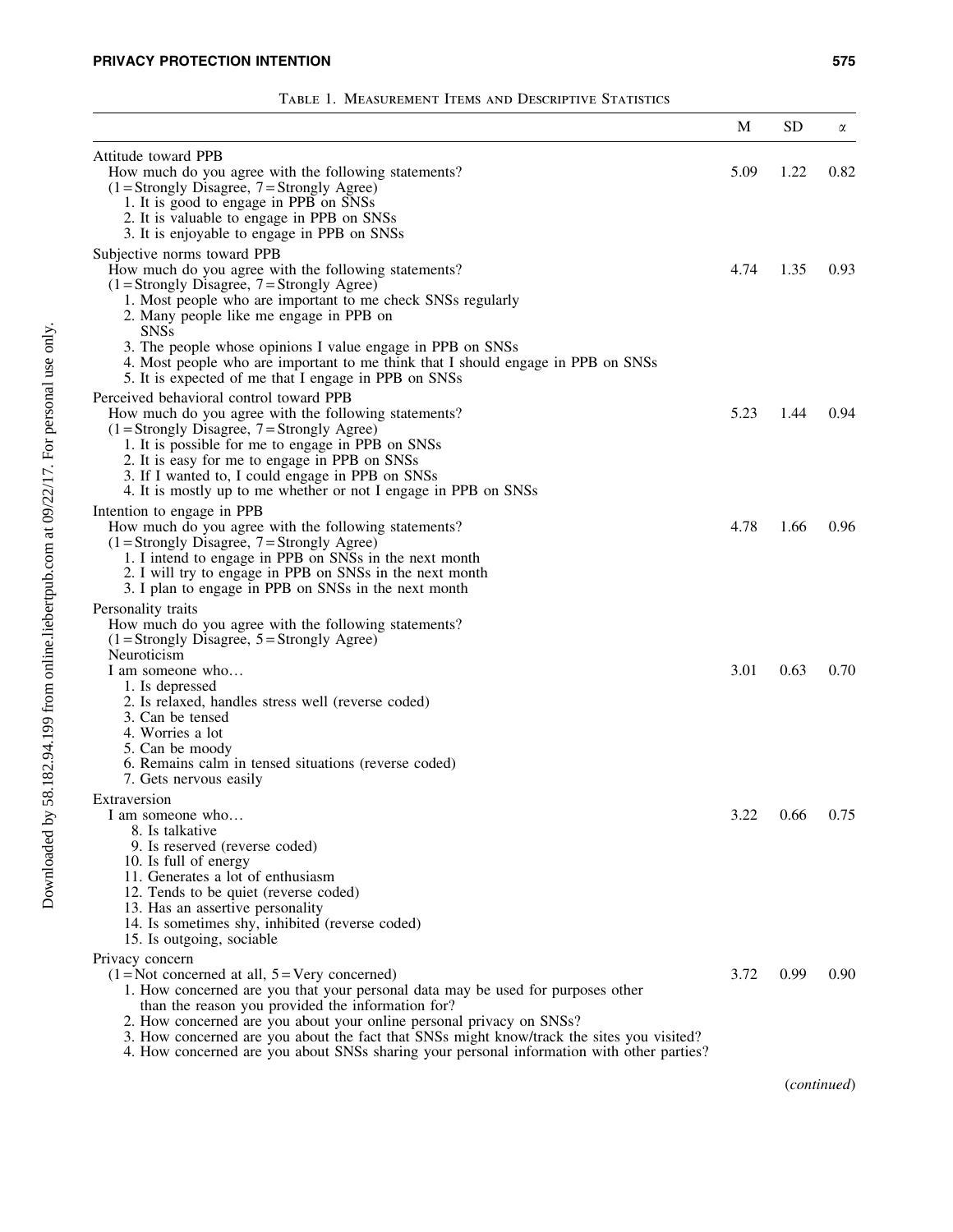|                                                                                                                                              | M    | <b>SD</b> | α    |
|----------------------------------------------------------------------------------------------------------------------------------------------|------|-----------|------|
| Past PPB                                                                                                                                     |      |           |      |
| How often do you do the following?                                                                                                           | 3.01 | 0.67      | 0.79 |
| $(1=I)$ never do this, $5=I$ always do this)                                                                                                 |      |           |      |
| 1. I provide some false personal information to set up accounts                                                                              |      |           |      |
| 2. I provide some false personal information on my profile                                                                                   |      |           |      |
| 3. I regularly review personal settings on my SNSs accounts                                                                                  |      |           |      |
| 4. I monitor my profile(s)                                                                                                                   |      |           |      |
| 5. I am careful about the pictures I post of myself on my profile                                                                            |      |           |      |
| 6. I un-tag pictures                                                                                                                         |      |           |      |
| 7. I am careful about what groups I join                                                                                                     |      |           |      |
| 8. I "google" myself regularly                                                                                                               |      |           |      |
| 9. I control my privacy settings so that only my friends can see my profile                                                                  |      |           |      |
| 10. I delete messages posted on my SNSs accounts                                                                                             |      |           |      |
| 11. I use privacy controls on SNSs to allow me to filter which friends group                                                                 |      |           |      |
| sees different details of my profile                                                                                                         |      |           |      |
| Active parental mediation                                                                                                                    |      |           |      |
| How often do your parents do the following?                                                                                                  | 2.66 | 1.12      | 0.90 |
| $(1 = Not at all, 5 = All the time)$                                                                                                         |      |           |      |
| 1. Explain to you about strangers on the Internet                                                                                            |      |           |      |
| 2. Explain to you what to do when encountering messages from unknown people<br>3. Explain to you how to end uncomfortable online experiences |      |           |      |
| 4. Explain to you how to monitor friends' list on SNSs                                                                                       |      |           |      |
| Regulated parental mediation                                                                                                                 |      |           |      |
| How often do your parents do the following?                                                                                                  | 2.32 | 1.09      | 0.89 |
| $(1 = Not at all, 5 = All the time)$                                                                                                         |      |           |      |
| 1. Limit what you can do on the Internet without explaining why                                                                              |      |           |      |
| 2. Limit the type of websites you are able to visit without explaining why                                                                   |      |           |      |
| 3. Limit the amount of time you can go online without explaining why                                                                         |      |           |      |
| 4. Tell you the specific days and times where you can go online without explaining why                                                       |      |           |      |

PPB, privacy protection behavior; SNSs, social network sites.

for *intention* ( $M = 4.78$ ,  $SD = 1.66$ , Cronbach's  $\alpha = 0.96$ ) were averaged to form reliable composite indices.

Personality traits. Neuroticism was measured by using eight items, in which respondents were asked on a five-point scale ranging from 1 *(strongly disagree)* to 5 *(strongly agree)* on how agreeable they were with the statements such as: ''I am someone who is depressed.'' Extraversion was also measured using eight items, in which respondents were asked how agreeable they were with statements such as: ''I am someone who is talkative.'' The questions were adapted from previous studies,<sup>31</sup> and they were averaged to form *neuroticism* ( $M = 3.01$ ,  $SD = 0.63$ , Cronbach's  $\alpha = 0.70$ ) and *extraversion* ( $M = 3.22$ ,  $SD = 0.66$ , Cronbach's  $\alpha = 0.75$ ).

Privacy concern. Privacy concern was measured by using four items, in which respondents were asked on a fivepoint scale ranging from 1 *(not concerned at all)* to 5 *(very concerned)*, how concerned they were with scenarios such as: "...that your personal data may be used for purposes other than the reason you provided the information for?'' The four items were adapted from previous studies $19$  and were averaged to form the composite index called *privacy concern*  $(M=3.72, SD=0.99, Cronbach's \alpha = 0.90).$ 

Past PPB. Past PPB was measured using 11 items, in which respondents were asked on a five-point scale ranging from 1 *(I never do this)* to 5 *(I always do this)* on how often they did the following, such as: ''I regularly review personal settings on my SNSs accounts.'' The measures were adapted from a previous study, $32$  and the items were averaged to form a composite index for *past PPB* ( $M = 3.01$ ,  $SD = 0.67$ , Cronbach's  $\alpha = 0.79$ ).

Active parental mediation. Active parental mediation was measured using four items, in which respondents were asked on a five-point scale ranging from 1 *(not at all)* to 5 *(all the time)* on the frequency with which their parents did the following, such as: ''Explaining to you how to end uncomfortable online experiences.'' The four items were adapted from previous studies,  $28,33$  and they were averaged to form a composite index for *active parental mediation* (*M* = 2.66, *SD* = 1.12, Cronbach's  $\alpha$  = 0.90).

Regulated parental mediation. Regulated parental mediation was measured using four items, in which respondents were asked on a five-point scale ranging from 1 *(not at all)* to 5 *(all the time)* on the frequency with which their parents did the following, such as: ''Limit what you can do on the internet without explaining why.'' The four items were adapted from previous studies<sup>28,34,35</sup> and were averaged to form a composite index for *regulated parental mediation* (*M* = 2.32,  $SD = 1.09$ , Cronbach's  $\alpha = 0.89$ ). A summary of all the keyextended TPB measures can be found in Table 1.

## Analytical approach

The data were analyzed using hierarchical ordinary least squares regression analysis, where the independent variables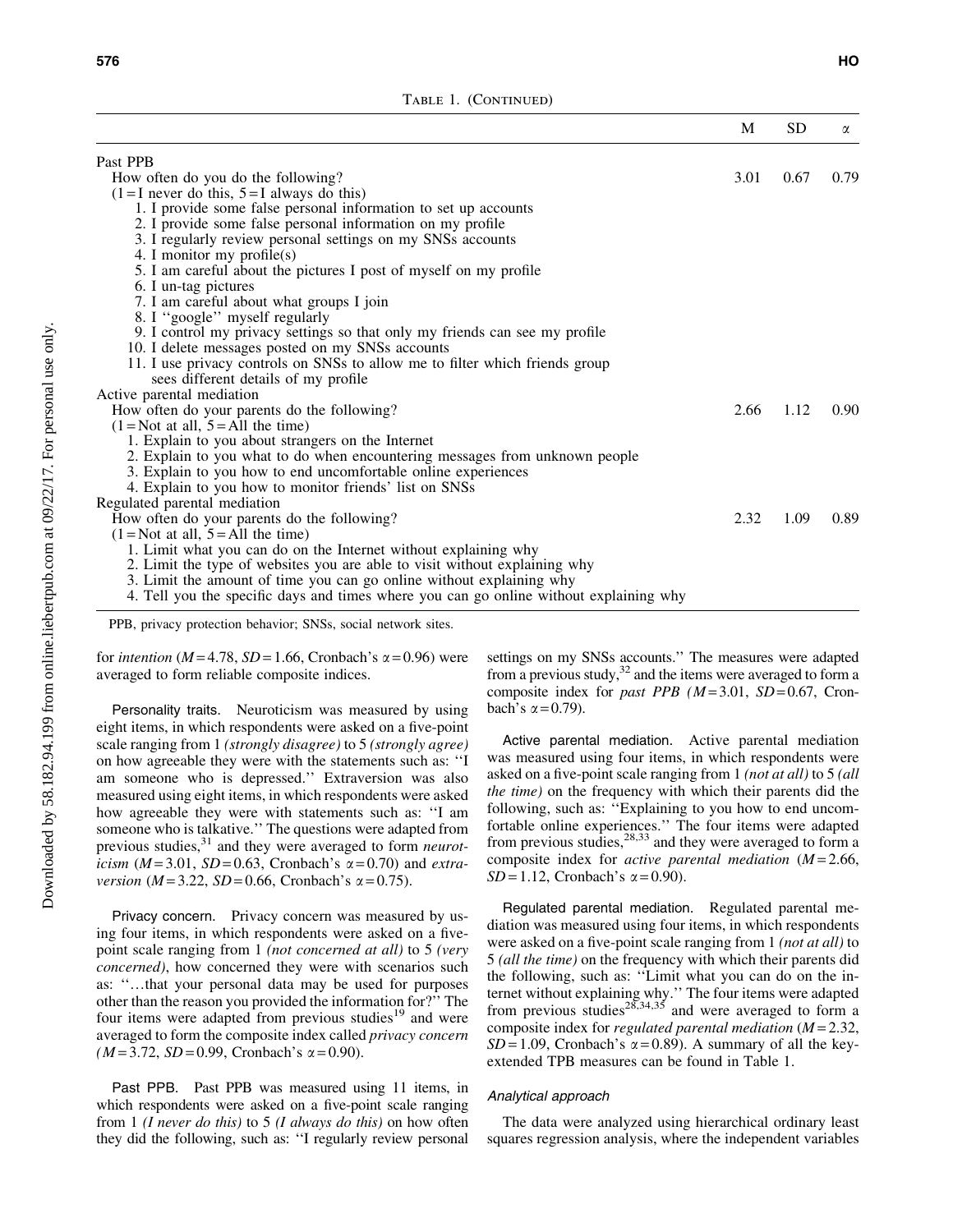## PRIVACY PROTECTION INTENTION 577

were entered in sequential blocks based on the presumed causal order. We entered demographic variables first, followed by personality variables (neuroticism and extraversion) in the second block, TPB items (attitude, subjective norms, and perceived behavioral control) in the third block, privacy concern and past PPB in the fourth block, and active and regulated parental mediation in the last block.

#### Results

Table 2 shows the final standardized beta coefficients obtained from the hierarchical regression analysis. The demographic measures alone accounted for 4.9 percent of the total variance in privacy behavioral intention. H1 to H3 postulated that the TPB variables would be positively associated with privacy intention. The results showed that attitude ( $\beta$  = 0.13,  $p$  < 0.001), subjective norms ( $\beta$  = 0.40,  $p$  < 0.001), and perceived behavioral control ( $\beta$ =0.23, *p* < 0.001) were positively associated with privacy behavioral intention, thus supporting H1 to H3. The three variables accounted for 49.60 percent of the variance explained in intention.

Next, results showed that neither neuroticism nor extraversion was significantly associated with privacy behavioral intention. Thus, RQ1 and H4 were not supported. This block accounted for 0.20 percent of the variance explained in privacy behavioral intention. H5 and H6 postulated that privacy concern ( $\beta$  = 0.04,  $p$  < 0.001) and past PPB ( $\beta$  = 0.07,

H7 and H8 postulated that active and regulated parental mediation was positively associated with privacy protection behavioral intention. Regulated parental mediation ( $\beta$  = 0.03,  $p$  < 0.001), but not active parental mediation, was positively associated with the dependent variable. H8, but not H7, was supported. This block accounted for 0.10 percent of the variance in intention. In total, 55.70 percent of the variance was explained by all the independent variables.

## **Discussion**

Overall, this study has found some support for the extended TPB in understanding factors associated with adolescents' intention to engage in PPB on SNSs. The original TPB variables accounted for 49.60 percent of the variance explained in the dependent variable, with the additional variables adding a total of 1.10 percent of the variance explained. This was a small but significant increase, suggesting that while the additional variables do have an effect on intention in engaging in PPB, the main TPB variables remain as the important variables for researchers to consider.

Nonetheless, the study highlighted three key results. First, while the strongest effects came from the three TPB

Table 2. Hierarchical OLS Regression Analysis for Privacy Protection Behavioral Intention

| $\beta$<br>SEB<br>B<br>Independent variables<br>Lower<br>$-0.04***$<br>0.01<br>$-0.04$<br>$-0.06$<br>Age<br>$0.04***$<br>0.02<br>Gender<br>0.11<br>0.08<br>$0.06***$<br>0.01<br>0.05<br>0.03<br>Education | Upper<br>$-0.01$<br>0.15<br>0.07 |
|-----------------------------------------------------------------------------------------------------------------------------------------------------------------------------------------------------------|----------------------------------|
| Block 1: Demographics                                                                                                                                                                                     |                                  |
|                                                                                                                                                                                                           |                                  |
|                                                                                                                                                                                                           |                                  |
|                                                                                                                                                                                                           |                                  |
|                                                                                                                                                                                                           |                                  |
| Ethnic groups                                                                                                                                                                                             |                                  |
| 0.02<br>0.03<br>0.10<br>0.04<br>Malay                                                                                                                                                                     | 0.17                             |
| Indian<br>0.00<br>$-0.01$<br>0.04<br>$-0.09$                                                                                                                                                              | 0.07                             |
| 0.00<br>0.04<br>0.00<br>$-0.09$<br>Others                                                                                                                                                                 | 0.08                             |
| Incremental $R^2$ (%)                                                                                                                                                                                     | 4.90***                          |
| <b>Block 2: Personality</b>                                                                                                                                                                               |                                  |
| 0.01<br>0.02<br>Neuroticism<br>0.02<br>$-0.01$                                                                                                                                                            | 0.05                             |
| $-0.02$<br>$-0.04$<br>0.01<br>$-0.07$<br>Extraversion                                                                                                                                                     | $-0.01$                          |
| Incremental $R^2$ (%)                                                                                                                                                                                     | $0.20***$                        |
| <b>Block 3: TPB</b>                                                                                                                                                                                       |                                  |
| $0.13***$<br>0.19<br>0.01<br>0.16<br>Attitude                                                                                                                                                             | 0.21                             |
| $0.40***$<br>0.51<br>0.01<br>Subjective norms<br>0.49                                                                                                                                                     | 0.53                             |
| $0.23***$<br>Perceived behavioral control<br>0.28<br>0.01<br>0.26                                                                                                                                         | 0.30                             |
| Incremental $R^2$ (%)                                                                                                                                                                                     | 49.60***                         |
| Block 4: Privacy concern and past PPB                                                                                                                                                                     |                                  |
| $0.04***$<br>0.07<br>0.01<br>0.05<br>Privacy concern                                                                                                                                                      | 0.09                             |
| $0.07***$<br>Past PPB<br>0.19<br>0.02<br>0.16                                                                                                                                                             | 0.22                             |
| Incremental $R^2$ (%)                                                                                                                                                                                     | $0.80***$                        |
| Block 5: Parental mediation strategies                                                                                                                                                                    |                                  |
| 0.00<br>0.01<br>0.00<br>$-0.02$<br>Active parental mediation                                                                                                                                              | 0.02                             |
| $0.03***$<br>0.01<br>Regulated parental mediation<br>0.05<br>0.03                                                                                                                                         | 0.07                             |
| Incremental $R^2$ (%)                                                                                                                                                                                     | $0.10***$                        |
| Total $R^2$ (%)                                                                                                                                                                                           | 55.70***                         |

 $N=4,920$ ; Cell entries for all models are final standardized regression coefficients for all blocks. Male was used as the reference category for gender (with ''male'' responses being coded as 1 and ''female'' responses being coded as 2), while Singaporean Chinese was used as a reference category among the dummy variables of race.  $***p<0.001$ .

OLS, ordinary least squares; TPB, theory of planned behavior.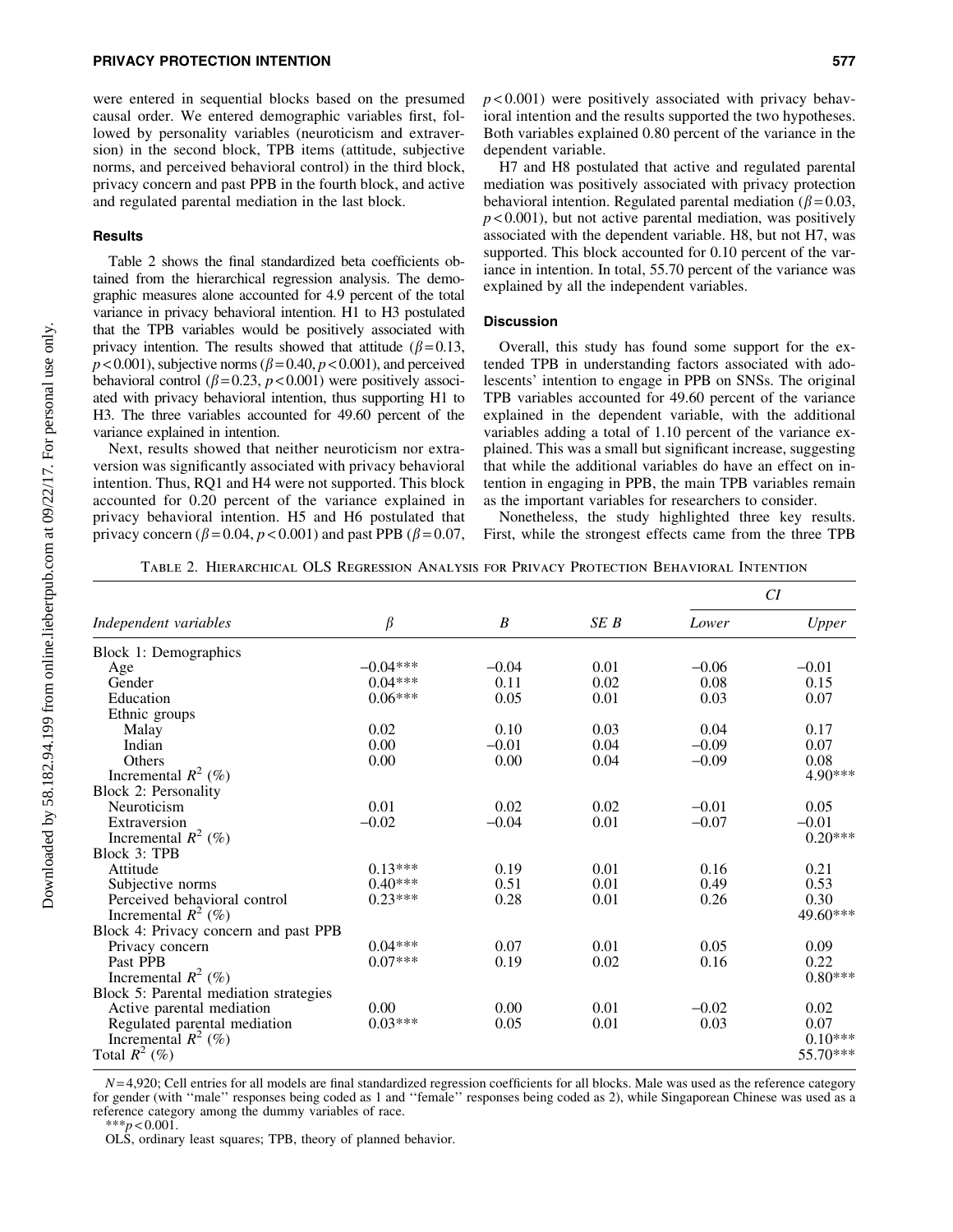variables, subjective norms have the strongest relationship with adolescents' intention to engage in PPB on SNSs. Next, our study showed that privacy concern and past PPB have a small effect on intention to engage in PPB. In addition, adolescents whose parents adopted regulated parental mediation strategies are marginally more likely to engage in PPB. In contrast, the relationship between active parental mediation and adolescents' privacy adoption intention was nonsignificant.

One of the more significant findings in our study is that it is important to adopt a norms-based approach, $36$  when motivating adolescents to adopt PPB on SNSs through media literacy programs. This is evident from our findings, in which subjective norms ( $\beta$ =0.40,  $p$  <0.001) have the strongest relationship with intention among all other antecedents. Friends' opinions matter most at the adolescence stage.<sup>3</sup> This implies that apart from targeting adolescents by informing them on how to set privacy filters on SNSs (i.e., a form of perceived behavioral control), media literacy programs should aim to underscore the prevalence of PPB in one's social network and the message that most people especially those such as the adolescents themselves—would approve of them to engage in similar PPB.

Leveraging on the affordances of social media, communication practitioners could develop bite-size videos on privacy protection measures and disseminate them on social media. When such videos are shared among one's social networks, it is an indirect way that propagates subjective norms (i.e., ''If my friends share this video with me, it must be a sign that they would approve of me doing the same thing''). By reaching out to groups of adolescents instead of the individual, media literacy program planners are able to leverage on the power of positive peer pressure on social media.

Our study found no significant relationship between the personality traits of extraversion and neuroticism on intention to engage in PPB. There are several possible reasons for this. First, previous studies have examined these personality traits within the context of self-disclosure and self-presentation, and not in the context of PPB.<sup>11,14</sup> Moreover, even within the context of selfdisclosure, extraversion's effects on self-disclosure is mixed.<sup>11,14</sup> Likewise, neuroticism has been found to be unrelated to the uploading of personal information online.<sup>11</sup> Our study adds to the literature, and suggests that the personality traits of extraversion and neuroticism might have no relationship with PPB. Further research is required to confirm this.

With regard to the relationship between privacy concerns and intention to engage in PPB, our study supports previous research that has found privacy concern to be a driver of PPB.<sup>17,18</sup> It is interesting to note that the size of the relationship found is smaller compared with previous studies, which were conducted among undergraduates.17 It is possible that our sample, consisting of adolescents, has a greater propensity to engage in risky behaviors than undergraduates due to less developed impulse control systems.39 Hence, privacy concerns might translate less into intention to engage in PPB.

Our study showed that parents have a small role to play in engaging adolescents in PPB. Specifically, our findings show that adolescents whose parents adopt a more regulated form of mediation strategies are more likely to engage in privacy protection, compared with adolescents' whose parents engaged in active mediation. This suggests that during adolescence, parents do need to be firm when communicating with their teenagers on the importance of applying privacy filters and setting clear boundaries for them. Despite this, it is important to note that the effect of regulated parental mediation strategies on intention to engage in PPB is very small  $(\beta = 0.03, p < 0.001)$ compared with previous studies.<sup>38</sup> This suggests that the role parents play in adolescents' intention to engage in PPB is smaller compared with other contexts and with younger age groups.<sup>28,3</sup>

#### Limitations and future research

There are some limitations to our research. First, causality cannot be inferred due to the cross-sectional nature of the study. Future research should consider adopting a longitudinal approach and explore the causal claim of the extended TPB model, and how PPB changes in adolescents. Second, teenagers may be more discretionary in releasing details of their lives on SNSs platforms if their parents are users compared with platforms where their parents are unaware of—this we did not control for in our study. Future studies should consider including this as an additional control variable to improve the rigor of the statistical analyses.

Third, our study took into account general PPB behaviors and did not differentiate between them. Previous studies have highlighted how different PPB can be driven by different factors.<sup>18</sup> Future studies should build on the findings of this study by explicating the different types of PPB and finding out how the antecedents identified in this study relate to them. Despite this, this study has made several contributions to research in adolescents and SNSs PPB. In terms of theoretical contributions, the extended TPB framework received partial empirical support, and demonstrated that privacy concern, past privacy behaviors, and regulated parental mediation strategies can be considered as additional antecedents of adolescents' future PPB.

#### **Note**

a. Due to rounding error, the percentages do not add up to 100%.

## Acknowledgment

This study was funded by the Info-communications Media Development Authority of Singapore Academic Engagement Programme [Grant No.: M4061381].

# Author Disclosure Statement

No competing financial interests exist.

#### References

- 1. Lee EW, Ho SS, Lwin MO. Explicating problematic social network sites use: A review of concepts, theoretical frameworks, and future directions for communication theorizing. New Media & Society 2017; 19:308–326.
- 2. Livingstone S. Taking risky opportunities in youthful content creation: teenagers' use of social networking sites for intimacy, privacy and self-expression. New Media & Society 2008; 10:393–411.
- 3. Chen HT, Chen W. Couldn't or wouldn't? The influence of privacy concerns and self-efficacy in privacy management on privacy protection. Cyberpsychology, Behavior, and Social Networking 2015; 18:13–19.
- 4. Ajzen I. The theory of planned behavior. Organizational Behavior and Human Decision Processes 1991; 50:179–211.